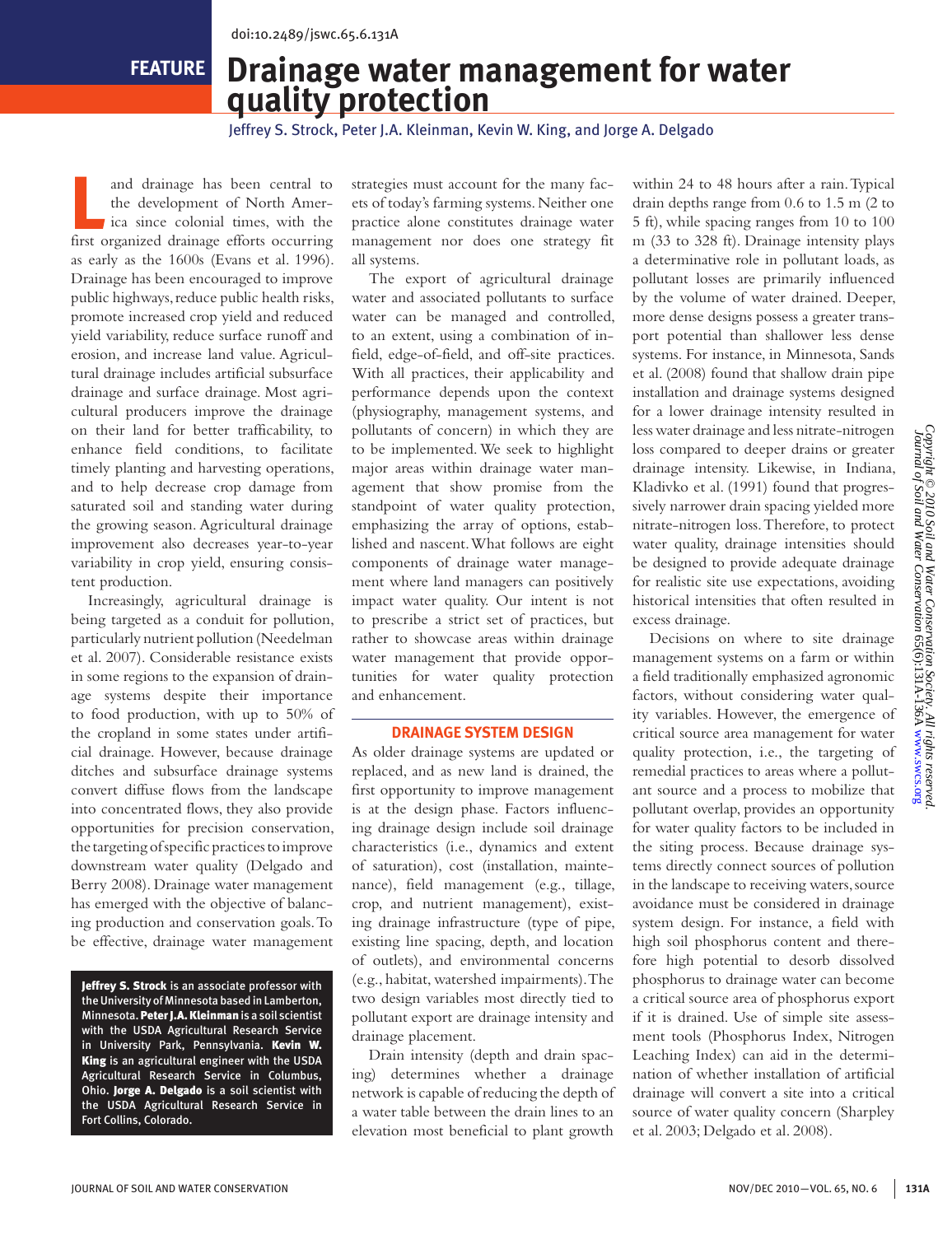## **Controlled drainage**

Controlled drainage has received considerable attention in recent years (Nistor and Lowenberg-DeBoer 2007), with national and regional initiatives aimed at expanding its adoption (e.g., Agricultural Drainage Management Task Force). Controlled drainage may be installed on subsurface drains as well as open ditches, allowing the water table to be adjusted at any level between the ground surface and the drainage depth to prevent excess drainage (figure 1). Ideally, controlled drainage promotes moisture storage during periods when drainage is not necessary. Excess and deficit soil-water conditions in the soil profile can be managed to provide better plant growth conditions for crop production. Through the implementation of proper management practices and strategies, an array of water quality benefits has also been documented. However, water quality trade-offs must be considered, as controlled drainage has the potential to increase overland flow from drained lands (Riley et al. 2009), and there remains some questions as to the fate of the nitrogen conserved with this practice. Several hypotheses concerning the fate of nitrogen in controlled drainage systems have been identified but have not been adequately investigated, including deep percolation, deep percolation and subsequent denitrification, and increased crop use efficiency.

Substantial work exists documenting the merits of controlled drainage under different conditions. Seminal research in North Carolina showed that controlled drainage was capable of reducing drainage volume and nitrate-nitrogen loss by 40% to 50% compared to conventional free drainage (Skaggs et al. 2005). Phosphorus losses were decreased by 25% to 35%. These general findings have been confirmed elsewhere (Lalonde et al. 1996; Tan et al. 1998; Feser et al. 2010), resulting in the generalization that a properly sited and managed controlled drainage system can lower discharges and pollutant loads by roughly 30% compared to free drainage systems. The benefit of controlled drainage on crop yields has generally been modest and highly dependent on management and soil conditions. Several studies suggest that crop yields from controlled drainage



systems may surpass those from conventional or free drainage systems by 5% to 10% (Skaggs et al. 2005; Madramootoo et al. 2007).

Opportunities for controlled drainage are widespread, but adoption remains limited in many areas of the United States. Key concerns hampering adoption derive from uncertainty over return on investment (Madramootoo et al. 2007), potentially adverse impacts on crop establishment and growth, and system maintenance. Retrofitting existing drainage networks to accommodate flow control systems is dependent on current design and, in the case of tile drains, age or type of pipe. In theory, all existing systems could be retrofitted with a control structure; however, the zone of influence would be limited by the current design and topography. Drainage water management requires a design that not only takes advantage of topography but also considers how topography will affect the extent to which drainage control impacts the landscape. Generally, controlled drainage is most cost-effective in flatter landscapes where a single structure can influence a greater area; however, the advent of new technologies extends opportunities for controlled drainage to be

implemented on sloping landscapes where subsurface drainage may be necessary.

## **Drainage ditch management**

Open drainage ditches range widely in their characteristics and thus in the opportunities that they provide for water quality protection. In some cases, low order streams have been channelized and straightened (ditched) or new channels constructed to promote field drainage. In areas with slowly permeable soils, vegetated open ditches typically act as conveyance systems for in-field subsurface drainage systems. In other areas with permeable soils and high regional water tables, in-field drainage is achieved using open ditches. During low flow conditions, ditches function like a linear wetland, biologically and physically, with relatively long hydraulic residence times. However, during wet periods, ditches function more like fluvial, transport-dominated systems. Unlike fluvial systems, regular ditch maintenance activities disrupt natural channel forming processes and successionary wetland communities.

Considerable research documents the role of drainage ditches as conduits of field pollutants (e.g., Kleinman et al. 2007) and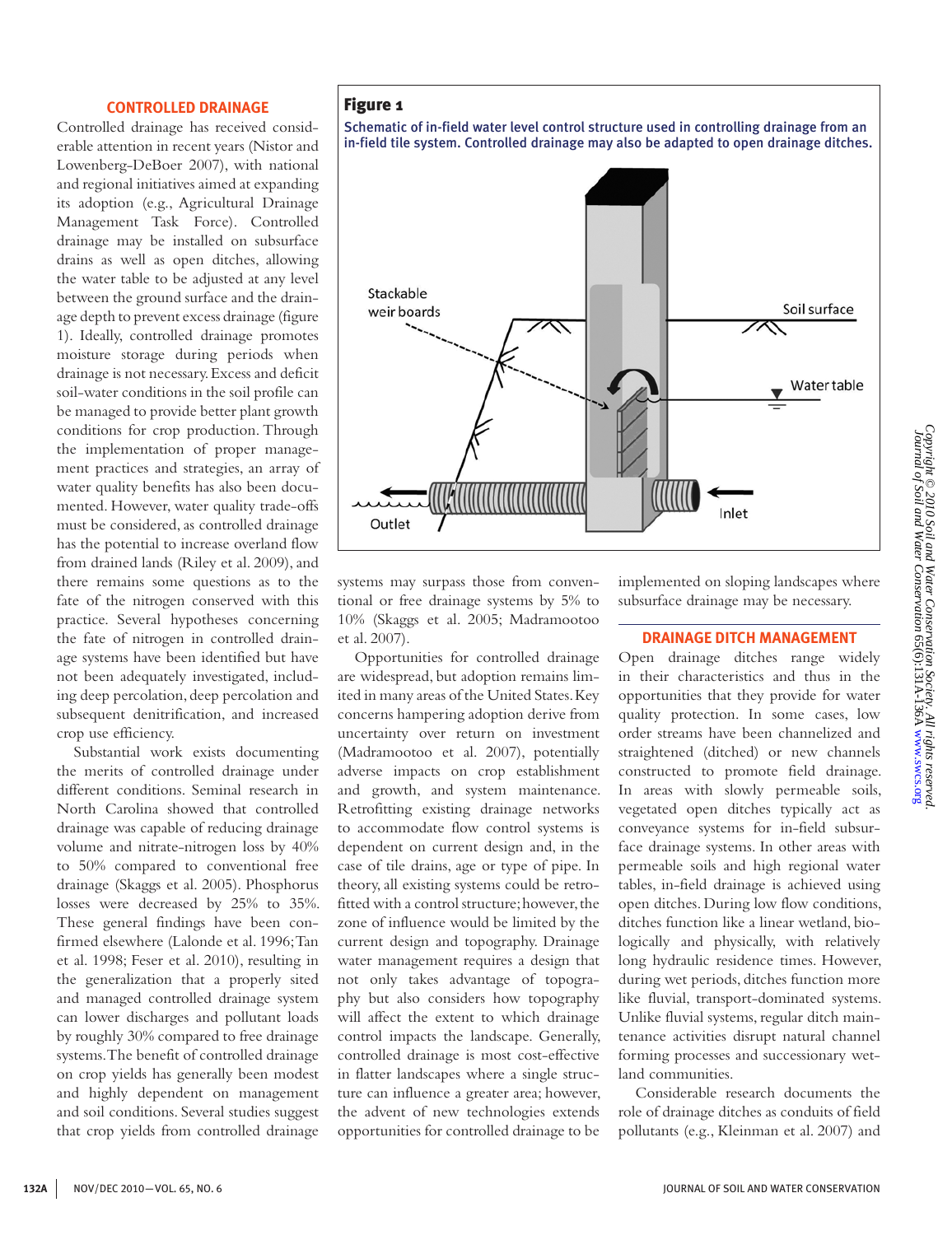the effect of routine ditch maintenance practices such as dredging in disrupting the natural buffering ability of ditches (Smith and Pappas 2007; Pappas and Smith 2007; Shigaki et al. 2008). However, a growing body of research suggests the potential exists for using vegetated open ditches as best management practices for mitigating potential agricultural contaminants. In a paired ditch study, Strock et al. (2007) utilized a water level control structure to restrict flow and alter the water table height of an open ditch. Increasing the retention time of water within the ditch promoted sedimentation within the ditch channel and decreased nitrate-nitrogen and total phosphorus export compared to a noncontrolled ditch. One concern with using a water level control structure in ditches is that the level of water storage in the ditch could negatively impact drainage outflow from field tile systems. This perceived problem may be remedied by installing multiple low-level retention structures along long ditch reaches.

The basic trapezoidal design of the drainage ditches has been questioned in Ohio, where researchers have adapted key characteristics of natural channel systems into drainage ditch design (figure 2). The two-stage ditch, which includes a low-flow channel as well as a floodplain area, improves bank stability, lowers the erosivity of ditch flows, and increases sediment storage capacity (Powell et al. 2007). This design lowers maintenance costs (dredging, bank stabilization) and is expected to lessen downstream yields of sediment. Initial excavation costs of twostage ditches are greater than excavation costs of conventional ditches because two-stage ditches are generally 3 to 6 m (10 to 20 ft) wider, resulting in the loss of 0.4 to 1.2 ha (1 to 3 ac) of land per linear mile of two-stage ditch. An additional concern with two-stage ditches is that they increase flow-handling capacity by 25% to 100%, potentially increasing downstream flooding.

## **Wetlands**

Many drainage management practices seek to mimic or restore some aspect of wetland function to artificial drainage systems. Targeting wetlands (pocket and treatment

## Figure 2





wetlands, retention basins) to critical positions along drainage pathways can be an effective means of improving water quality (e.g., Crumpton et al. 2008). Natural, restored, and constructed wetlands have long been employed to handle and treat agricultural drainage, regardless of whether the influent consists of surface water runoff or subsurface drainage. In Iowa, an innovative pilot program (Iowa Drainage and Wetland Landscape System Initiative) integrates in-field nutrient management, drainage system design, and strategically located wetlands to simultaneously reduce nonpoint source pollution and improve on-farm profitability. The combination of practices employed by the program addresses pollutants in both surface and subsurface flow, lowering runoff volume, rate, and peak flow from participating operations, increasing wetland services across the landscape, and even decreasing greenhouse gas emissions.

The effectiveness of wetlands in treating drainage water depends upon a variety of factors, ranging from climate to hydraulic loading and residence time, to contributing area and influent characteristics, to wetland ecological community (Kadlec and Knight 1996; McCarty and Ritchie 2002). In general, optimal reduction in pollutants occurs when hydraulic residence time through a wetland is long and hydraulic loading rate is low. Under the right conditions, wetlands are efficient at promoting sedimentation and at removing influent nitrogen via denitrification. Wetlands can remove dissolved forms of phosphorus from influent, but they are stores, not sinks, of phosphorus. Dissolved phosphorus removal capacity is diminished over time, especially when influent phosphorus loads are high. When wetland soils become saturated with respect to phosphorus, they may actually become sources of effluent phosphorus.

Even volunteer wetlands in drainage systems, e.g., those that can become established in open ditches, can play a significant role in water quality improvement, although they are often, erroneously, considered to be a sign of drainage system decline. Indeed, unnecessary emphasis is often given to practices such as dredging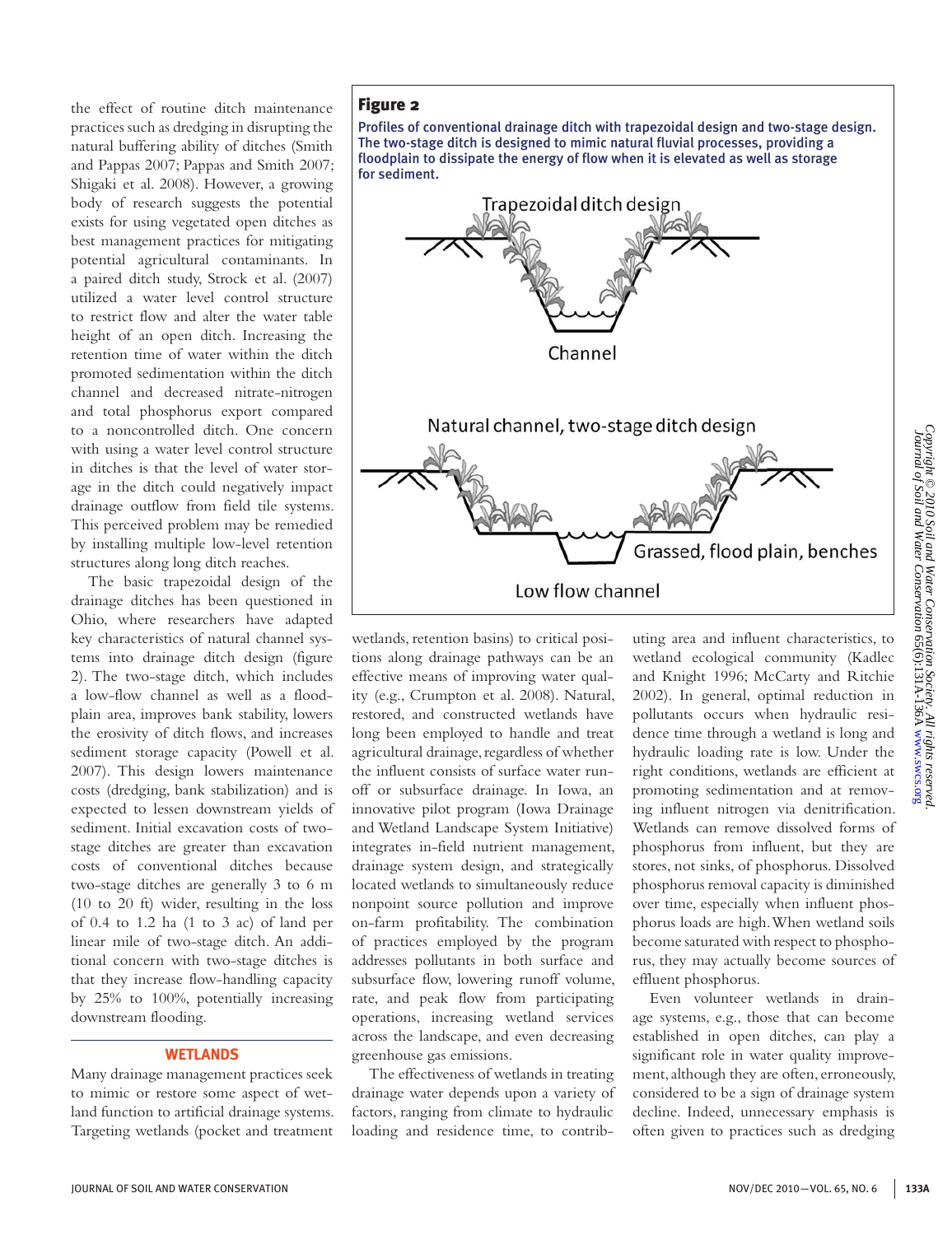of ditches, which destroy entrained wetlands and wetland function, even when hydraulic function is not being adversely impacted by volunteer wetland communities. Real barriers do exist, however, to incorporating wetlands into drainage systems. For instance, construction of wetlands can disrupt the continuity of farming practices as a result of their location, even with the most conscientious targeting process. Perhaps the greatest barrier to the adoption of treatment wetlands is the cost of restoration or construction and lost land.

## **Buffers and vegetative filter strips**

Numerous studies have quantified the runoff and nutrient reduction potential of vegetated buffers (Osborne and Kovacic 1993; Dosskey 2001; Helmers et al. 2008). The incorporation of buffers and filter strips into drainage systems can serve not only to improve water quality but also to improve effectiveness of drainage systems in the long term. Buffers and filter strips are primarily employed to intercept overland flow and in some cases shallow ground water. Their major function is to reduce the velocity of runoff water through resistance caused by the presence of dense perennial vegetation in the buffer. This reduction in flow velocity may result in increased water infiltration and deposition of suspended solids. The later process not only protects downstream water bodies but can also preserve the integrity and function of drainage systems that are often impacted by sedimentation. In addition to these benefits, buffers have been shown to be zones of assimilation of nutrients and denitrification.

Performance of a vegetative buffer is related to several factors, including the drainage area to buffer area ratio, the characteristics of the precipitation event(s), the condition of the drainage area, the degree to which surface flow is concentrated, and species composition. Buffer designs are described in the USDA Natural Resources Conservation Service Conservation Practice Standards (USDA NRCS 2010) and include such practices as alley cropping, conservation cover, contour buffer strips, riparian herbaceous cover, riparian

forest buffers, filter strips, grassed waterways, and vegetative barriers. While the traditional, required width of buffer strips may limit the situations where they may be adopted, considerable evidence suggests that even small, strategically placed buffer strips can be effective in improving certain water quality objectives (e.g., Castelle et al. 1994) and are an improvement over nonadoption.

## **Side-inlet controls**

Side inlets serve as surface runoff outlets from agricultural land into drainage ditches and are very common wherever surface drainage ditches are present. These side inlets contribute sediment and concomitant nutrients to surface waters in artificially drained agricultural landscapes. Side-inlet controls such as culverts and drop pipes can prevent gully erosion, control the rate of flow to ditches, and create sedimentation areas to improve water quality. Current designs do not consider water quality impacts. Research is in its beginning stages and is needed to quantify the benefits of this practice on suspended solids and nutrient loading to receiving waters and to develop design guidance so that side-inlet controls can be implemented on a widespread basis.

## **Reactive barriers**

Permeable reactive barriers have long been used in groundwater remediation, but their application to drainage waters remains in its nascent, albeit promising, stages. The general concept is to intercept drainage water with materials that remove chemical contaminants. Different materials and different processes are required to treat the two primary nutrients of concern in drainage waters. Reduction curtains and infiltration filters have been proposed to decrease nitrogen loads entering ditches (Jaynes et al. 2008; Greenan et al. 2006). With these approaches, trenches are filled with wood chips or other organic materials to create a "bioreactor" where enhanced denitrification can occur. If properly positioned to intercept ground or surface water, the denitrification within curtain or filters can remove substantial amounts of nitrate before the water flows into the ditch.

Two different carbon-based (woodchip) bioreactor designs have been used to treat agricultural subsurface drainage water: an in-field and an edge-of-field design. The woodchips serve as a carbon source and as a substrate for colonization of bacteria that transform the nitrogen in the water from the nitrate form to nitrogen gas through the microbially mediated process of denitrification.

In Iowa, trenches were dug adjacent to and parallel with the buried pipe of a subsurface drainage system in-field and then filled with woodchips and covered with soil permitting them to be farmed over (Jaynes et al. 2004). As water passes through the bioreactor filter wall, nitrate in the water is removed before it enters the drain pipe. Researchers at the University of Illinois have been characterizing the performance and the development of design standards for edge-of-field bioreactors (Cooke et al. 2001). In these bioreactor systems, the woodchip layer extends all the way to the surface. The system includes two water-level control structures, a diversion structure that is used to control the volume of water that is diverted through the bioreactor, and a capacity control structure that controls the residence time of water in the bioreactor.

Bioreactors are emerging as a potential best management practice for reducing nitrogen loads from tile drained fields. They are attractive drainage water management practices because current subsurface drainage systems can be easily retrofitted to incorporate bioreactors, minimal crop land is taken out of production, they can be designed to minimize any decrease in drainage system effectiveness, and they require little maintenance. More research is necessary to investigate any potential unintended consequences of bioreactors. Questions exist for example about the rate and amount of greenhouse gas emissions and the production and export of methyl mercury from bioreactors.

For phosphorus, a variety of filtration approaches have been proposed, although fewer have been tested. Penn et al. (2007) describe factors affecting the performance of treatment structures for open ditches, highlighting optimal properties of the phosphorus sorption (binding) material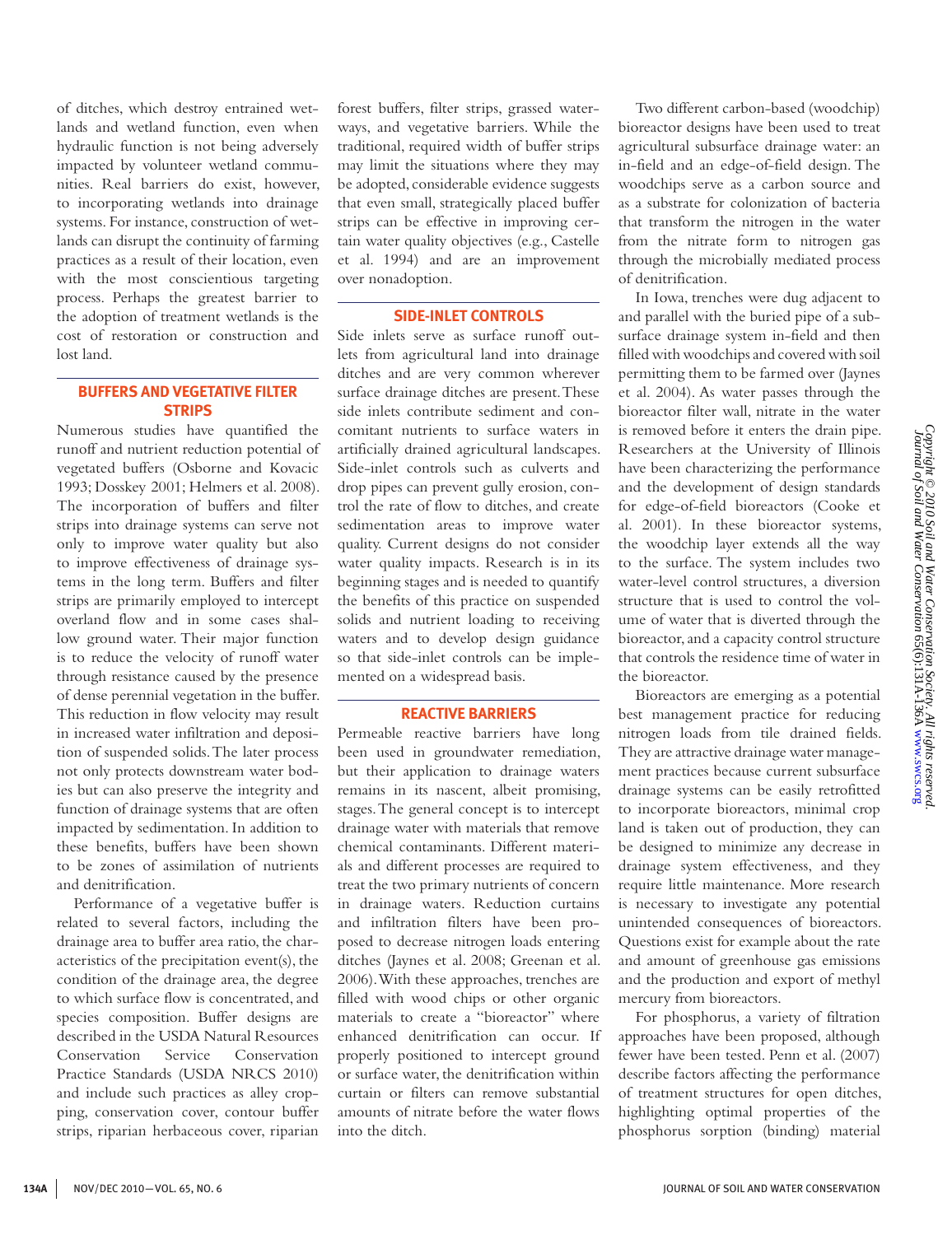and the method in which the barrier is constructed. They describe three general approaches: (a) in-field treatment of soils or applied materials, (b) edge-of-field barriers, and (c) in-line (ditch, tile) filters. In one study evaluating reactive barriers for phosphorus, McDowell et al. (2008) demonstrated that backfilling around tile drains with a slag mixture at time of installation decreased phosphorus discharge from the lines by two-thirds compared with conventionally installed drains. The effective life of the slag system was estimated to exceed 25 years. Hydraulic properties of phosphorus sorbing materials, retention time, and cost present the greatest hurdles to these filters.

## **Agronomic management**

From the standpoint of managing water quality, the performance of drainage systems hinges upon prudent agronomic management that precludes mobilization of pollutants by drainage waters. Drainage water management must be considered part and parcel of agronomic management. Most aspects of agronomic management impact the diffuse transfer of nutrients, sediment, and other pollutants to drainage systems. Nutrient management, irrigation management, tillage, crop rotations (e.g., inclusion of perennial and cover crops), and pest management all play a role. The most important first step towards improving water quality is to aid producers in comprehending the link between agronomic practices and drainage water quality. Practices such as cover cropping may appear benign or even unnecessarily costly to a producer until the connection between practice adoption and water quality is made. Alternatively, practices such as no-till may present well-established benefits to surface runoff water quality in one setting but pose concerns to subsurface drainage water quality in another setting (Geohring et al. 2001; Kleinman et al. 2009). Once the link is made, minimizing diffuse transfers of agricultural pollutants requires a constant, conscientious effort that undoubtedly bears some cost to the producer when compared with convention.

## **Conclusions**

The concept of precision conservation (which has also been termed target conservation) has been suggested as a way to increase conservation effectiveness by considering spatial and temporal variability when carrying out conservation practices in the field and across the landscape (Berry et al. 2003). Above, we identified a number of practices that could be used to reduce the off-site transport of pollutants in drainage water—drainage system design, controlled drainage, drainage ditches, water storage, buffers and vegetative filter strips, side-inlet controls, reactive barriers, and agronomic management. Precision conservation concepts can be used to strategically place these practices across the landscape and around fields to increase the effectiveness of managing drainage flows and hydrology to harvest nutrients (Delgado and Berry 2008).

#### **References**

- Berry, J.K., J.A. Delgado, R. Khosla, and F.J. Pierce. 2003. Precision conservation for environmental sustainability. Journal of Soil and Water Conservation 58(6):332-339.
- Castelle, A.J., A.W. Johnson, and C. Conolly. 1994. Wetland and stream buffer size requirements – A review. Journal of Environmental Quality 23:878-882.
- Cooke, R.A., A.M. Doheny, and M.C. Hirshi. 2001. Bio-reactors for edge-of-field treatment of tile flow. ASAE Paper No. 01-2018. St. Joseph, MI: ASAE.
- Crumpton, W.G., D.A. Kovacic, D.L. Hey, and J.A. Kostel. 2008. Potential of Restored and Constructed Wetlands to Reduce Nutrient Export from Agricultural Watersheds in the Corn Belt. *In* UMRSHNC (Upper Mississippi River Sub-basin Hypoxia Nutrient Committee). Final Report: Gulf Hypoxia and Local Water Quality Concerns Workshop. St. Joseph, MI: ASABE.
- Delgado J.A. and J.K. Berry. 2008. Advances in precision conservation. Advances in Agronomy 98:1-44.
- Delgado, J.A., M. Shaffer, C. Hu, R. Lavado, J. Cueto-Wong, P. Joosse, D. Sotomayor, W. Colon, R. Follett, S. DelGrosso, X. Li, and H. Rimski-Korsakov. 2008. An index approach to assess nitrogen losses to the environment. Ecological Engineering 32:108–120.
- Dosskey, M.G. 2001. Toward quantifying water pollution abatement in response to installing buffers on crop land. Journal of Environmental Management 28:577-598.
- Evans, R., J.W. Gilliam, and W. Skaggs. 1996. Controlled drainage management guidelines for improving drainage water quality. NC Cooperative Extension Service, Publication AG443. http://www.bae.ncsu.edu/programs/ extension/evans/ag443.html.
- Feser, S.E., J.S. Strock, G.R. Sands, and A.S. Birr. 2010. Controlled drainage to improve edgeof-field water quality in southwest Minnesota, USA. *In* Drainage IX: Proceedings of the Ninth International Drainage Symposium, Quebec City, QC, June 13-16, 2010. St. Joseph, MI: ASABE.
- Geohring, L.D., O.V. McHugh, M.T. Walter, T.S. Steenhuis, M.S. Akhtar, and M.F. Walter. 2001. Phosphorus transport into subsurface drains by macropores after manure applications: implications for best manure management practices. Soil Science 166:896–909.
- Greenan, C.M., T.B. Moorman, T.C. Kaspar, T.B. Parkin, and D.B. Jaynes. 2006. Comparing carbon substrates for denitrification of subsurface drainage water. Journal of Environmental Quality 35:824-829.
- Helmers, M.J., T.M. Isenhart, M.G. Dosskey, S.M. Dabney, and J.S. Strock. 2008. Buffers and Vegetative Filter Strips. *In* UMRSHNC (Upper Mississippi River Sub-basin Hypoxia Nutrient Committee). Final Report: Gulf Hypoxia and Local Water Quality Concerns Workshop. St. Joseph, MI: ASABE.
- Jaynes, D.B., T.C. Kaspar, T.B., Moorman, and T.B. Parkin. 2004. Potential methods for reducing nitrate losses in artificially drained fields. pp. 59- 69 *In* Drainage VIII. Proceedings of the Eighth International Drainage Symposium, Sacramento, CA, March 21-24, 2004, ed. R. A. Cooke, 59-69. St. Joseph, MI: ASAE.
- Jaynes, D.B., T.C.Kaspar, T.B. Moorman, and T.B. Parkin. 2008. In situ bioreactors and deep drain-pipe installation to reduce nitrate losses in artificially drained fields. Journal of Environmental Quality 37:429-436.
- Kadlec, R.H. and R.L. Knight. 1996. Treatment Wetlands. Boca Raton, FL: Lewis Publishers.
- Kladivko, E.J., G.E. Van Scoyoc, E.J. Monke, K.M. Oates, and W.Pask. 1991. Pesticide and nutrient movement into subsurface tile drains on a silt loam soil in Indiana. Journal of Environmental Quality 20:264–270.